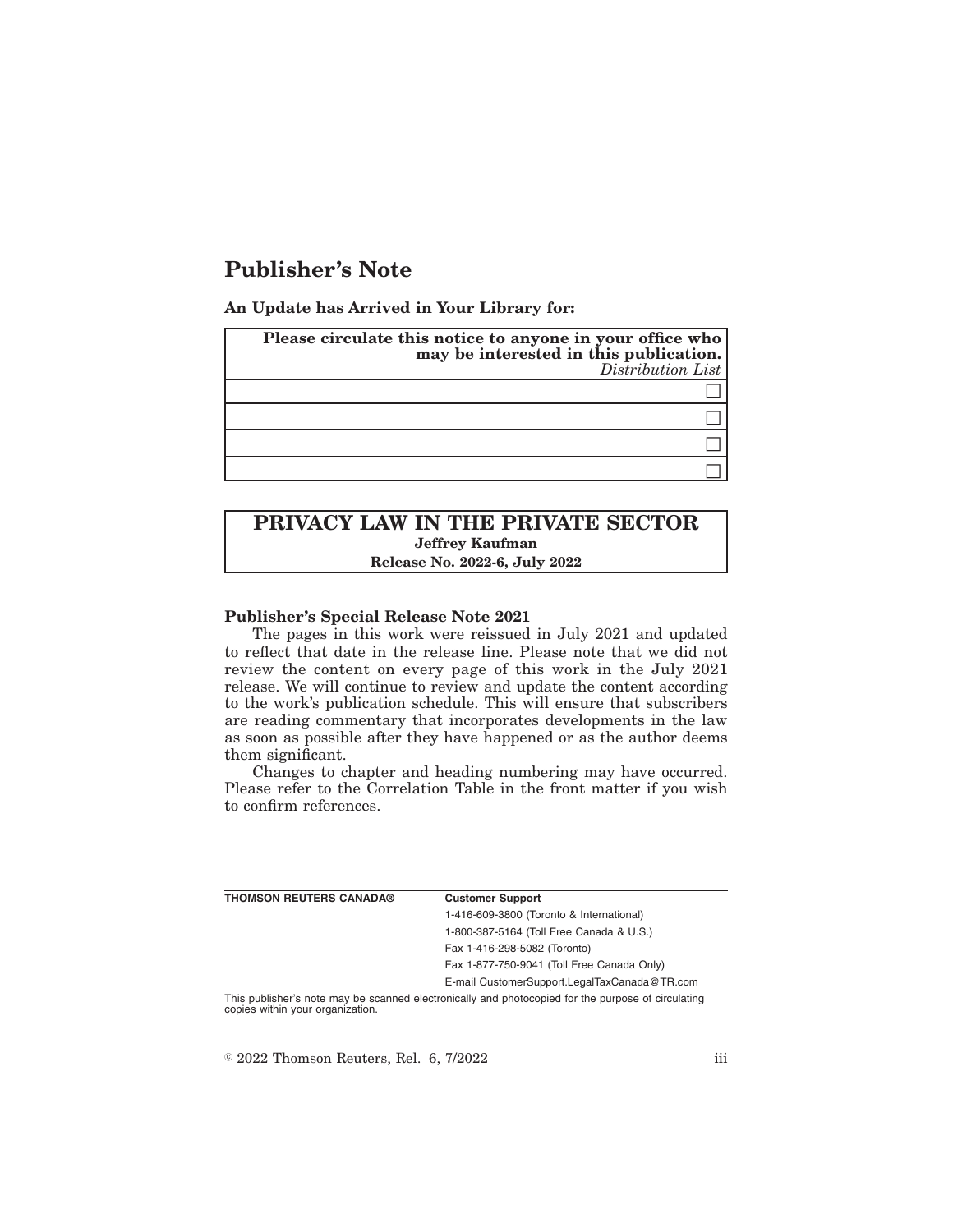This indispensable guide to the law regulating privacy in the private sector in Canada provides the text and cross-referencing for current federal and provincial statutes and regulations that address private sector privacy, together with annotations, commentaries and case law references and summaries.

#### **Privacy law in the Private Sector: An Annotation of the legislation in Canada**

This release features

This release features updates to the General Information Privacy and Health Information Privacy Procedural Summaries found in Appendix PS. The procedural summaries provide an outline of the process for access to information requests in each jurisdiction. The summaries describe who must take certain steps, what must happen at each stage, and when the steps need to be completed. The summaries are referenced to the relevant sections of the legislation governing the procedures. Steps covered include: the method of making a request; the response required by the government body; the method by which information is given to the requestor; the response required where government body information refuses to disclose information; and appeal procedure in the case of information request refusals. Jurisdictions updated in this release are: Federal, Alberta, Quebec, Manitoba, New Brunswick, Nova Scotia, Ontario, Prince Edward Island, and Saskatchewan.

## **Highlights:**

# **Summary of Procedure for Accessing Personal Health Information under the Personal Health Information Act (Manitoba)**

#### **Trustee**

*What*: The Trustee may disregard the request if the Trustee reasonably believes that (a) the request is for information already provided to the Information Requester, (b) the request amounts to an abuse of the right to make a request because it is unduly repetitive or systematic, or otherwise made in bad faith. In this case, the Trustee must advise the Information Requester accordingly in writing. This notice must include the reasons for such decision and advise the Information Requester of his/her right to make a complaint to the Ombudsman about the refusal.—(PHIA, s. 11.1)

#### **Trustee**